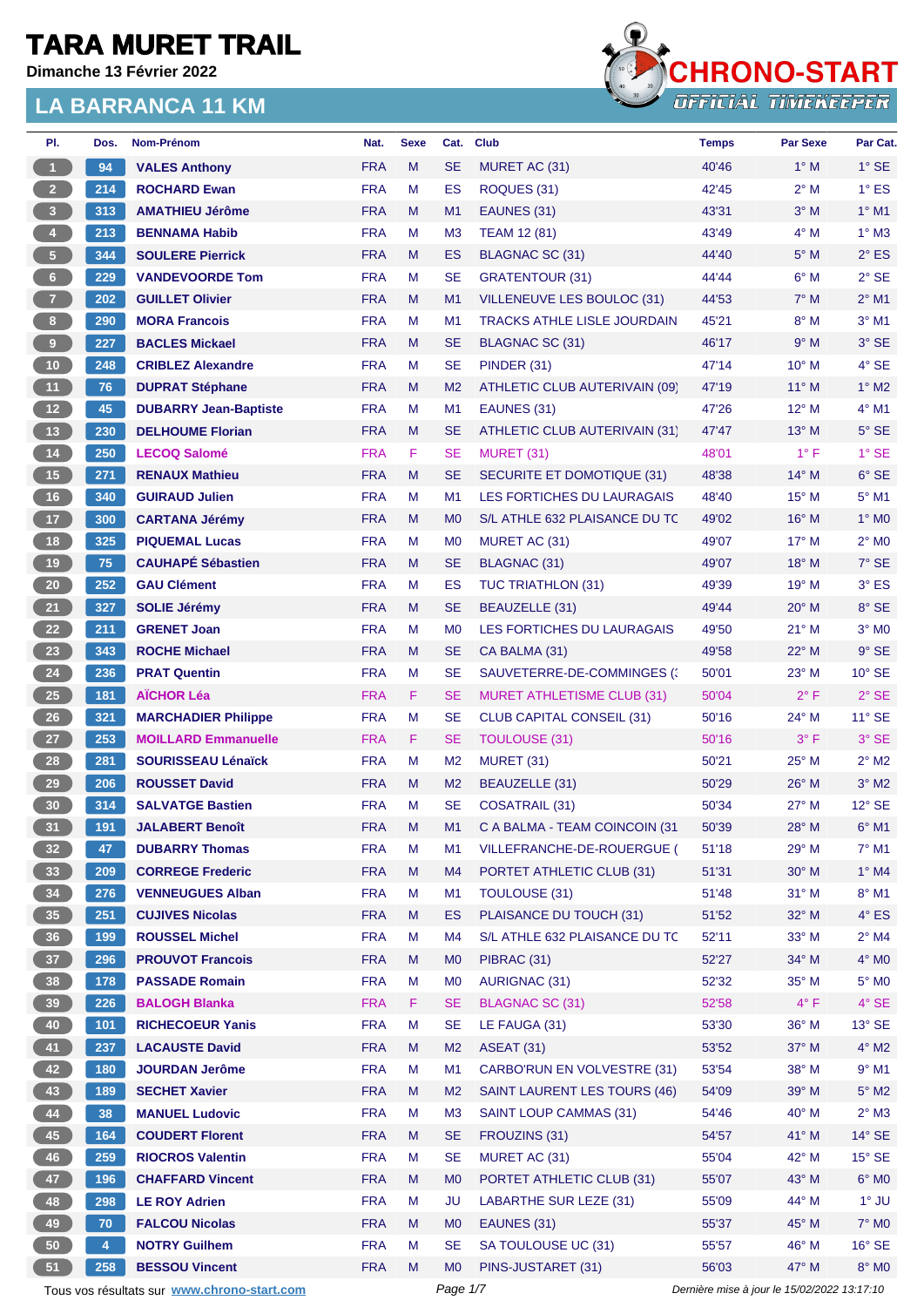**Dimanche 13 Février 2022**



| PI.   | Dos.  | Nom-Prénom                                  | Nat.       | <b>Sexe</b> | Cat.           | <b>Club</b>                      | <b>Temps</b> | Par Sexe                                    | Par Cat.                    |
|-------|-------|---------------------------------------------|------------|-------------|----------------|----------------------------------|--------------|---------------------------------------------|-----------------------------|
| 52    | 177   | <b>DUCROT Ludovic</b>                       | <b>FRA</b> | M           | M <sub>2</sub> | <b>MURET (31)</b>                | 56'04        | 48° M                                       | $6^\circ$ M2                |
| 53    | 41    | <b>SPINELLI Pierre</b>                      | <b>FRA</b> | М           | <b>SE</b>      | PECHABOU (31)                    | 56'07        | 49° M                                       | $17^\circ$ SE               |
| 54    | 33    | <b>VIROS Claudine</b>                       | <b>FRA</b> | F.          | M <sub>2</sub> | SAUBENS (31)                     | 56'14        | $5^{\circ}$ F                               | $1^\circ$ M2                |
| 55    | 225   | <b>PUDU Pierrick</b>                        | <b>FRA</b> | М           | <b>SE</b>      | TARBES(65)                       | 56'21        | $50^{\circ}$ M                              | $18°$ SE                    |
| 56    | 329   | <b>LEBLANC Julien</b>                       | <b>FRA</b> | M           | M1             | TOULOUSE (31)                    | 56'29        | $51^\circ$ M                                | $10^{\circ}$ M1             |
| 57    | 246   | <b>KOWALCZYK Gabriel</b>                    | <b>FRA</b> | М           | M <sub>0</sub> | TOULOUSE (31)                    | 56'34        | 52° M                                       | $9°$ MO                     |
| 58    | 326   | <b>LIBEROS Christelle</b>                   | <b>FRA</b> | F.          | M <sub>0</sub> | MURET (31)                       | 56'59        | $6^{\circ}$ F                               | 1° MO                       |
| 59    | 97    | <b>COULON Guillaume</b>                     | <b>FRA</b> | M           | M1             | BAZIEGE (31)                     | 57'21        | $53^\circ$ M                                | $11^{\circ}$ M1             |
| 60    | 140   | <b>PELLEGATTA Nicolas</b>                   | <b>FRA</b> | M           | <b>SE</b>      | L'ISLE JOURDAIN (32)             | 57'37        | 54° M                                       | $19^\circ$ SE               |
| 61    | 208   | <b>LECORNET Jean Yves</b>                   | <b>FRA</b> | M           | M4             | <b>TOULOUSE TRIATHLON (31)</b>   | 57'39        | 55° M                                       | $3°$ M4                     |
| 62    | 318   | <b>GABRIEL Julien</b>                       | <b>FRA</b> | M           | <b>SE</b>      | PINS JUSTARET (31)               | 57'40        | $56^{\circ}$ M                              | $20^\circ$ SE               |
| 63    | 52    | <b>TANTIN Jérôme</b>                        | <b>FRA</b> | М           | M <sub>2</sub> | <b>MURER (31)</b>                | 57'44        | 57° M                                       | $7^\circ$ M2                |
| 64    | 266   | <b>LABATUT David</b>                        | <b>FRA</b> | M           | M1             | VILLATE (31)                     | 57'52        | $58^\circ$ M                                | 12° M1                      |
| 65    | 176   | <b>TRESSENS Michel Georges</b>              | <b>FRA</b> | M           | M <sub>5</sub> | LIEBHERR DUATHLON (31)           | 58'02        | 59° M                                       | $1^\circ$ M <sub>5</sub>    |
| 66    | 285   | <b>DEPROOT Gilles</b>                       | <b>FRA</b> | M           | M1             | COLOMIERS (31)                   | 58'14        | $60^\circ$ M                                | 13° M1                      |
| 67    | 275   | <b>FOHANNO Stéphanie</b>                    | <b>FRA</b> | F.          | M1             | CAP MONTAS (31)                  | 58'30        | $7^{\circ}$ F                               | $1^\circ$ M1                |
| 68    | 270   | <b>BERNARD Gabriel</b>                      | <b>FRA</b> | M           | M1             | SECURITE ET DOMOTIQUE (31)       | 58'36        | $61^\circ$ M                                | $14^{\circ}$ M1             |
| 69    | 77    | <b>FRANCO Laurent</b>                       | <b>FRA</b> | М           | M <sub>3</sub> | MURET (31)                       | 58'47        | 62° M                                       | $3^\circ$ M3                |
| 70    | 337   | <b>NOUVEL Patrice</b>                       | <b>FRA</b> | M           | M <sub>0</sub> | <b>RAMONVILLE ST AGNE (31)</b>   | 58'48        | $63^\circ$ M                                | 10° M0                      |
| 71    | 200   | <b>CARMARAN David</b>                       | <b>FRA</b> | М           | M1             | LE FAUGA (31)                    | 59'02        | $64^{\circ}$ M                              | $15^{\circ}$ M1             |
| 72    | 40    | <b>CARRERE Yann</b>                         | <b>FRA</b> | M           | M1             | <b>TIS (31)</b>                  | 59'10        | 65° M                                       | 16° M1                      |
| 73    | 336   | <b>RENOU Pierre</b>                         | <b>FRA</b> | М           | M4             | PAC (31)                         | 59'14        | $66^{\circ}$ M                              | $4^\circ$ M4                |
| 74    | 152   | <b>GUILLERM Jérôme</b>                      | <b>FRA</b> | M           | M1             | CAP TRAIL GAGNAC 31 (31)         | 59'15        | 67° M                                       | 17° M1                      |
| 75    | 320   | <b>PECH Bernard</b>                         | <b>FRA</b> | м           | M <sub>6</sub> | SA TOULOUSE UC (31)              | 59'19        | $68^\circ$ M                                | $1^\circ$ M <sub>6</sub>    |
| 76    | 30    | <b>BARCELO Betty</b>                        | <b>FRA</b> | F.          | <b>SE</b>      | <b>CUGNAUX (31)</b>              | 59'30        | $8^{\circ}$ F                               | $5^\circ$ SE                |
| 77    | 139   | <b>PROUTEAU Guillaume</b>                   | <b>FRA</b> | М           | M <sub>1</sub> | PINS-JUSTARET (31)               | 59'37        | $69^\circ$ M                                | 18° M1                      |
| 78    | 160   | <b>PHILIPPOT Yannick</b>                    | <b>FRA</b> | M           | M <sub>6</sub> | <b>AUCAMVILLE (31)</b>           | 59'45        | $70^\circ$ M                                | $2^{\circ}$ M6              |
| 79    | 289   | <b>PRUNIER Colas</b>                        | <b>FRA</b> | М           | <b>SE</b>      | <b>TOURNEFEUILLE (31)</b>        | 59'46        | $71^\circ$ M                                | $21^\circ$ SE               |
| 80    | 207   | <b>BENAC Adrien</b>                         | <b>FRA</b> | M           | M <sub>0</sub> | LAGARDELLE SUR LEZE (31)         | 59'51        | $72^{\circ}$ M                              | $11^{\circ}$ M <sub>0</sub> |
| 81    | 185   | <b>MUZAS Jean Baptiste</b>                  | <b>FRA</b> | M           | M <sub>2</sub> | <b>NOE (31)</b>                  | 59'56        | $73^\circ$ M                                | $8^\circ$ M2                |
| 82    | 278   | <b>ADELINE Thierry</b>                      | <b>FRA</b> | M           | M <sub>5</sub> | <b>TRIATHLON TOULOUSE METROP</b> | 1h00'14      | 74° M                                       | $2^\circ$ M5                |
| 83    | 218   | <b>ROBERT Christophe</b>                    | <b>FRA</b> | M           | M1             | <b>TOAC TRIATHLON (31)</b>       | 1h01'05      | 75° M                                       | 19° M1                      |
| 84    | $112$ | <b>BONNIOT Audrey</b>                       | <b>FRA</b> | F           | M1             | CARBONNE (31)                    | 1h01'08      | 9° F                                        | $2^{\circ}$ M1              |
| 85    | 195   | <b>BOSC Octave</b>                          | <b>FRA</b> | M           | JU             | <b>ASPTT (31)</b>                | 1h01'08      | 76° M                                       | $2^{\circ}$ JU              |
| 86    | 53    | <b>PAPALIA Alexandre</b>                    | <b>FRA</b> | M           | M1             | <b>BY EVOS (31)</b>              | 1h01'09      | 77° M                                       | 20° M1                      |
| 87    | 293   | <b>GARRIGUES Aurélien</b>                   | <b>FRA</b> | M           | M1             | <b>MURET (31)</b>                | 1h01'47      | 78° M                                       | $21^{\circ}$ M1             |
| 88    |       | <b>DA ROS Manon</b>                         | <b>FRA</b> | F.          | <b>SE</b>      | <b>TOULOUSE (31)</b>             | 1h02'06      | $10^{\circ}$ F                              | $6°$ SE                     |
|       | 86    |                                             |            |             |                |                                  |              |                                             |                             |
| 89    | 247   | <b>BOURGADE Cyril</b>                       | <b>FRA</b> | M           | M <sub>2</sub> | <b>ENDURANCE SHOP MURET (31)</b> | 1h02'15      | 79° M                                       | $9^\circ$ M2                |
| 90    | 219   | <b>GONZALEZ Patrice</b>                     | <b>FRA</b> | M           | M1             | TEAM COMETE (31)                 | 1h02'26      | 80° M                                       | 22° M1                      |
| 91    | 134   | <b>BIGOT Manon</b>                          | <b>FRA</b> | F           | <b>SE</b>      | <b>TEAM COMETE (31)</b>          | 1h02'28      | $11^{\circ}$ F                              | 7° SE                       |
| 92    | 62    | <b>PAPALIA-GUINARD Floriane</b>             | <b>FRA</b> | F           | <b>SE</b>      | <b>TOULOUSE (31)</b>             | 1h02'43      | $12^{\circ}$ F                              | 8° SE                       |
| 93    | 173   | <b>COJAN Maxime</b>                         | <b>FRA</b> | М           | M1             | <b>LABASTIDE DE PENNE (82)</b>   | 1h02'46      | 81° M                                       | 23° M1                      |
| 94    | 287   | <b>SABOUREAU Christophe</b>                 | <b>FRA</b> | M           | M1             | ATHLETIC CLUB AUTERIVAIN (31)    | 1h02'47      | 82° M                                       | 24° M1                      |
| 95    | 297   | <b>COILLARD Jérémie</b>                     | <b>FRA</b> | M           | M1             | PIBRAC (31)                      | 1h03'03      | 83° M                                       | $25^{\circ}$ M1             |
| 96    | 127   | <b>LARROUDE Margot</b>                      | <b>FRA</b> | F.          | <b>ES</b>      | <b>RUNNINGSEYSSES (31)</b>       | 1h03'05      | $13^{\circ}$ F                              | $1^\circ$ ES                |
| 97    | 288   | <b>POURCEL Dimitri</b>                      | <b>FRA</b> | M           | <b>SE</b>      | DOGGY RUN40 (31)                 | 1h03'11      | 84° M                                       | 22° SE                      |
| 98    | 330   | <b>MIGNAVAL Frédéric</b>                    | <b>FRA</b> | M           | M3             | VSOP MOZ TEAM (31)               | 1h03'11      | 85° M                                       | $4^\circ$ M3                |
| 99    | 103   | <b>BONNET Christian</b>                     | <b>FRA</b> | M           | M <sub>3</sub> | <b>MURET (31)</b>                | 1h03'23      | 86° M                                       | $5^\circ$ M3                |
| $100$ | 242   | <b>DESMARTIN Lola</b>                       | <b>FRA</b> | F           | <b>SE</b>      | ROIFFIEUX (07)                   | 1h03'25      | $14^{\circ}$ F                              | $9°$ SE                     |
| $101$ | 241   | <b>BRUYAT Mathis</b>                        | <b>FRA</b> | M           | <b>SE</b>      | <b>VELO CLUB RAMBERTOIS (31)</b> | 1h03'26      | 87° M                                       | 23° SE                      |
| $102$ | 263   | <b>CORRÉGÉ Lise</b>                         | <b>FRA</b> | F           | <b>SE</b>      | <b>TOURNEFEUILLE (31)</b>        | 1h03'28      | $15^{\circ}$ F                              | $10^{\circ}$ SE             |
|       |       | Tous vos résultats sur www.chrono-start.com |            |             | Page 2/7       |                                  |              | Dernière mise à jour le 15/02/2022 13:17:10 |                             |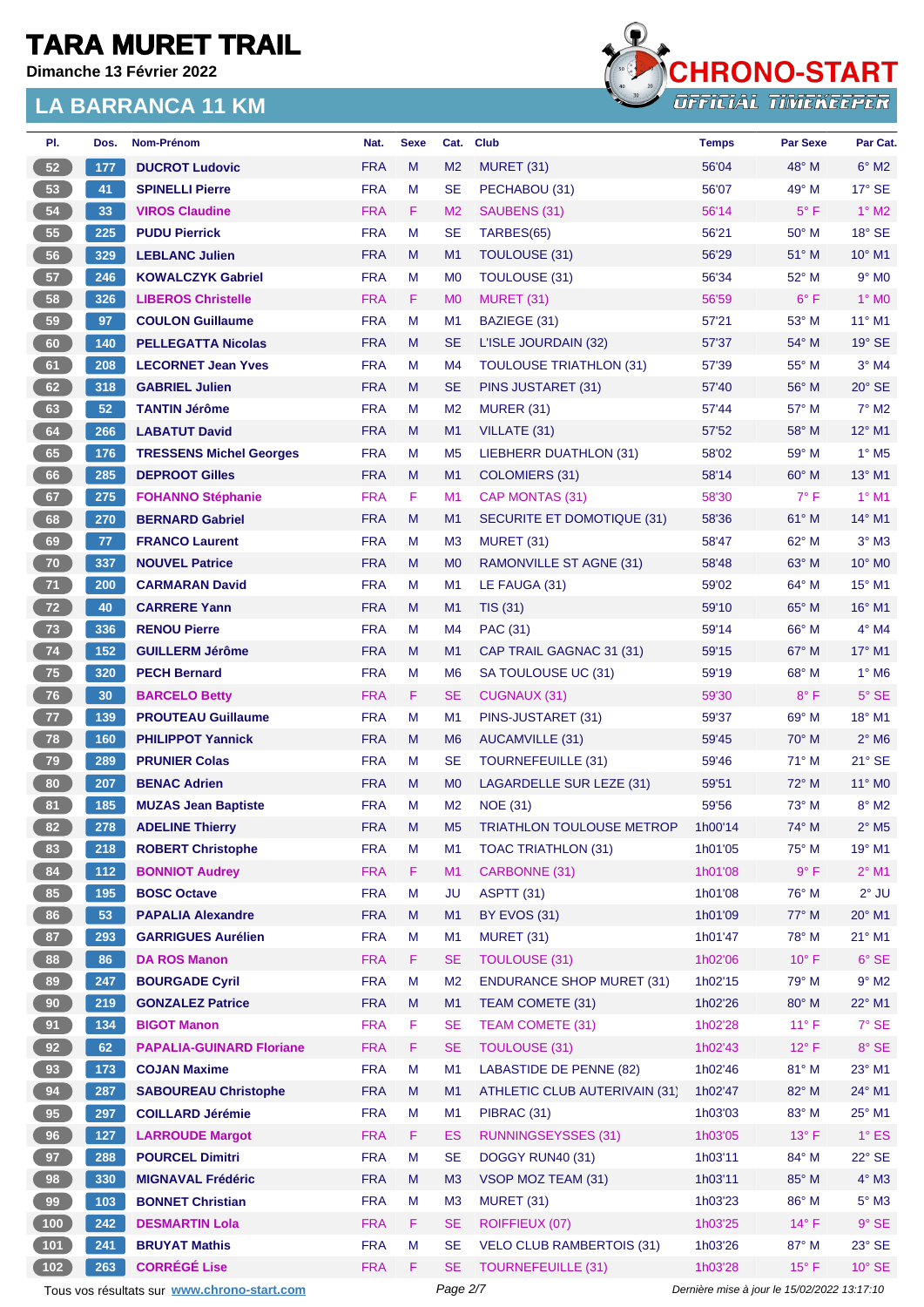**Dimanche 13 Février 2022**



| PI.                                                       | Dos.           | Nom-Prénom                                  | Nat.       | <b>Sexe</b> | Cat.           | <b>Club</b>                         | <b>Temps</b>                                | <b>Par Sexe</b> | Par Cat.                    |
|-----------------------------------------------------------|----------------|---------------------------------------------|------------|-------------|----------------|-------------------------------------|---------------------------------------------|-----------------|-----------------------------|
| 103                                                       | 204            | <b>BOYER Mathieu</b>                        | <b>FRA</b> | M           | <b>SE</b>      | MURET (31)                          | 1h03'34                                     | 88° M           | $24^\circ$ SE               |
| 104                                                       | 257            | <b>WOJCIECHOWSKI Laure</b>                  | <b>FRA</b> | F           | <b>SE</b>      | <b>BLAGNAC (31)</b>                 | 1h03'45                                     | $16^{\circ}$ F  | $11^{\circ}$ SE             |
| 105                                                       | 46             | <b>TOULOUZET Benoît</b>                     | <b>FRA</b> | M           | M1             | <b>UZ CITY (65)</b>                 | 1h03'50                                     | 89° M           | $26^{\circ}$ M1             |
| 106                                                       | 245            | <b>CHEVALIER Aurélie</b>                    | <b>FRA</b> | F           | M <sub>0</sub> | <b>GOSSE COACHING (31)</b>          | 1h03'55                                     | $17^{\circ}$ F  | $2°$ M <sub>0</sub>         |
| 107                                                       | 151            | <b>ROUMAGNAC Thomas</b>                     | <b>FRA</b> | M           | SE             | FONSORBES (31)                      | 1h03'58                                     | $90^\circ$ M    | $25^\circ$ SE               |
| 108                                                       | 272            | <b>MOREAU Gauthier</b>                      | <b>FRA</b> | M           | <b>SE</b>      | S/L ATHLE 632 FONSORBES (31)        | 1h03'59                                     | 91° M           | 26° SE                      |
| (109)                                                     | 328            | <b>RETUERTA Dominique</b>                   | <b>FRA</b> | F           | M <sub>2</sub> | <b>PORTET TRIATHLON (31)</b>        | 1h04'00                                     | $18^{\circ}$ F  | $2^{\circ}$ M2              |
| 110                                                       | 133            | <b>AUDINET Severine</b>                     | <b>FRA</b> | F           | M2             | <b>PORTET ATHLETIC CLUB (31)</b>    | 1h04'01                                     | $19^{\circ}$ F  | $3°$ M2                     |
| $111$                                                     | 118            | <b>MOLINO Léa</b>                           | <b>FRA</b> | F           | ES             | <b>MURET (31)</b>                   | 1h04'02                                     | $20^{\circ}$ F  | $2°$ ES                     |
| $112$                                                     | 342            | <b>AMARDEIL Philippe</b>                    | <b>FRA</b> | M           | M3             | TAURIGNAN-VIEUX (09)                | 1h04'02                                     | 92° M           | $6^\circ$ M3                |
| (113)                                                     | 162            | <b>CHESNAIS Audrey</b>                      | <b>FRA</b> | F           | ES             | <b>TRIATHLON TOULOUSE METROP</b>    | 1h04'06                                     | $21^{\circ}$ F  | $3°$ ES                     |
| $\boxed{114}$                                             | 333            | <b>BERTHÉZÈNE Olivier</b>                   | <b>FRA</b> | M           | M <sub>2</sub> | QUINT-FONSEGRIVES (31)              | 1h04'11                                     | 93° M           | $10^{\circ}$ M <sub>2</sub> |
| $115$                                                     | 254            | <b>VINCE Corentin</b>                       | <b>FRA</b> | M           | SE             | SAINT-HILAIRE (31)                  | 1h05'09                                     | 94° M           | $27^\circ$ SE               |
| 116                                                       | 69             | <b>SUNE Serge</b>                           | <b>FRA</b> | M           | M <sub>5</sub> | <b>BERAT (31)</b>                   | 1h05'33                                     | $95^\circ$ M    | $3°$ M <sub>5</sub>         |
| (117)                                                     | 221            | <b>CONTE Jean Carol</b>                     | <b>FRA</b> | M           | M <sub>0</sub> | TONTON (31)                         | 1h05'34                                     | 96° M           | 12° M <sub>0</sub>          |
| 118                                                       | 71             | <b>PAGÉ Thomas</b>                          | <b>FRA</b> | M           | M <sub>0</sub> | PORTET SUR GARONNE (31)             | 1h05'41                                     | $97^\circ$ M    | $13^\circ$ MO               |
| 119                                                       | 182            | <b>GRANDMAIRE Mathieu</b>                   | <b>FRA</b> | M           | M1             | USA FOOT (31)                       | 1h05'43                                     | $98^\circ$ M    | 27° M1                      |
| $(120)$                                                   | 339            | <b>AVERSO Clara</b>                         | <b>FRA</b> | F           | SE             | <b>BLAGNAC (31)</b>                 | 1h05'57                                     | $22^{\circ}$ F  | $12^{\circ}$ SE             |
| 121                                                       | 5 <sup>5</sup> | <b>NOTRY Matthieu</b>                       | <b>FRA</b> | M           | ES             | <b>LACROIX FALGARDE (31)</b>        | 1h06'04                                     | 99° M           | $5^{\circ}$ ES              |
| $122$                                                     | 294            | <b>IMBAULT Sébastien</b>                    | <b>FRA</b> | M           | SE             | BLAGNAC (31)                        | 1h06'07                                     | $100^\circ$ M   | 28° SE                      |
| $123$                                                     | 295            | <b>GALEY Céline</b>                         | <b>FRA</b> | F.          | M1             | <b>DALOU (09)</b>                   | 1h06'08                                     | $23^\circ$ F    | $3°$ M1                     |
| (124)                                                     | 163            | <b>ARIS-BROZOU Stéphanie</b>                | <b>FRA</b> | F           | SE             | FROUZINS (31)                       | 1h06'15                                     | $24^{\circ}$ F  | $13^\circ$ SE               |
| 125                                                       | 80             | <b>NILON Joel</b>                           | <b>FRA</b> | M           | M4             | LEGUEVIN (31)                       | 1h06'17                                     | $101^\circ$ M   | 5° M4                       |
| 126                                                       | 36             | <b>SERRES Dominique</b>                     | <b>FRA</b> | M           | M <sub>3</sub> | MURET (31)                          | 1h06'18                                     | $102^\circ$ M   | $7^\circ$ M3                |
| 127                                                       | 142            | <b>LE HEGUERAT Hugues</b>                   | <b>FRA</b> | M           | M1             | <b>BERAT (31)</b>                   | 1h06'20                                     | $103^\circ$ M   | 28° M1                      |
| $128$                                                     | 78             | <b>MARTY Vincent</b>                        | <b>FRA</b> | M           | M <sub>3</sub> | LE FOUSSERET (31)                   | 1h06'23                                     | 104° M          | 8° M3                       |
| $129$                                                     | 286            | <b>SEILLE Patrick</b>                       | <b>FRA</b> | M           | M1             | ROQUES (31)                         | 1h06'34                                     | $105^\circ$ M   | $29^\circ$ M1               |
| $130$                                                     | 108            | <b>CÉSAIRE Laure</b>                        | <b>FRA</b> | F           | M <sub>0</sub> | <b>GRISOLLES (82)</b>               | 1h06'35                                     | $25^{\circ}$ F  | $3°$ MO                     |
| (131)                                                     | 183            | <b>SEITY Mathilde</b>                       | <b>FRA</b> | F           | JU             | CARBONNE (31)                       | 1h06'38                                     | $26^{\circ}$ F  | $1^\circ$ JU                |
| 132                                                       | 106            | <b>CARRERE Sebastien</b>                    | <b>FRA</b> | M           | M <sub>2</sub> | <b>PASSION TRAIL LAURAGAIS (31)</b> | 1h06'41                                     | $106^\circ$ M   | $11^{\circ}$ M2             |
| $\begin{array}{ c c }\n\hline\n\textbf{133}\n\end{array}$ | 307            | <b>FRICOU Felix</b>                         | <b>FRA</b> | м           | ΜЗ             | TOULOUSE (31)                       | 1h06'41                                     | 107° M          | $9°$ M3                     |
| (134)                                                     | 137            | <b>MERCIER Ingrid</b>                       | <b>FRA</b> | F           | M1             | <b>MURET (31)</b>                   | 1h06'42                                     | $27^\circ$ F    | $4^\circ$ M1                |
| (135)                                                     | 65             | <b>ARNOULD Samuel</b>                       | <b>FRA</b> | M           | M3             | CUGNAUX (31)                        | 1h06'42                                     | 108° M          | $10^{\circ}$ M3             |
| (136)                                                     | 238            | <b>JAILLARD Tristan</b>                     | <b>FRA</b> | M           | M1             | PECHABOU (31)                       | 1h06'45                                     | 109° M          | 30° M1                      |
| $\begin{array}{c} \boxed{137} \end{array}$                | $122$          | <b>TESSON Isabelle</b>                      | <b>FRA</b> | F           | M <sub>3</sub> | <b>RUNNINGSEYSSES (31)</b>          | 1h06'59                                     | $28^{\circ}$ F  | $1^\circ$ M3                |
| $138$                                                     | $121$          | <b>SALES Catherine</b>                      | <b>FRA</b> | F           | M <sub>5</sub> | <b>RUNNINGSEYSSES (31)</b>          | 1h07'00                                     | 29° F           | $1^\circ$ M <sub>5</sub>    |
| (139)                                                     | 317            | <b>DIXON Christelle</b>                     | <b>FRA</b> | F           | M <sub>2</sub> | <b>AIRBUS RUNNING (31)</b>          | 1h07'02                                     | $30^\circ$ F    | $4^\circ$ M2                |
| 140                                                       | 132            | <b>MARIUZZO Sébastien</b>                   | <b>FRA</b> | M           | M <sub>2</sub> | SAUBENS (31)                        | 1h07'04                                     | $110^{\circ}$ M | $12^{\circ}$ M2             |
| $141$                                                     | 32             | <b>BEMOWSKI Alexandra</b>                   | <b>FRA</b> | F           | M <sub>0</sub> | SAINT-LYS (31)                      | 1h07'05                                     | 31° F           | $4^\circ$ MO                |
| (142)                                                     | 165            | <b>LERMANOU Cédric</b>                      | <b>FRA</b> | M           | M <sub>0</sub> | LAVERNOSE-LACASSE (31)              | 1h07'08                                     | $111^\circ$ M   | $14^{\circ}$ MO             |
| (143)                                                     | 159            | <b>LAGARRIGUE Christophe</b>                | <b>FRA</b> | M           | M3             | PLAISANCE DU TOUCH (31)             | 1h07'12                                     | $112^\circ$ M   | $11^{\circ}$ M3             |
| 144                                                       | 158            | <b>BRUGNET Christelle</b>                   | <b>FRA</b> | F.          | M <sub>2</sub> | ST SULPICE (81)                     | 1h07'12                                     | 32° F           | $5^\circ$ M2                |
| (145)                                                     | 179            | <b>MULLEBROUCK Jean</b>                     | <b>FRA</b> | M           | M7             | <b>MIREPOIX SUR TARN (31)</b>       | 1h07'25                                     | $113^\circ$ M   | $1^\circ$ M7                |
| $146$                                                     | 79             | <b>BRUGIE Alexandra</b>                     | <b>FRA</b> | F           | M <sub>0</sub> | TEAM COMPEX / CRV (31)              | 1h07'28                                     | 33° F           | $5^\circ$ MO                |
| $147$                                                     | 282            | <b>VOIDROT Jean-François</b>                | <b>FRA</b> | ${\sf M}$   | M4             | <b>TOURNEFEUILLE (31)</b>           | 1h07'29                                     | 114° M          | $6°$ M4                     |
| 148                                                       | 217            | <b>GINESTE Cedric</b>                       | <b>FRA</b> | M           | M1             | <b>TONTON (31) (31)</b>             | 1h07'37                                     | $115^\circ$ M   | $31^\circ$ M1               |
| (149)                                                     | 136            | <b>REY Olivier</b>                          | <b>FRA</b> | M           | M3             | <b>BLAGNAC (31)</b>                 | 1h07'53                                     | 116° M          | $12^{\circ}$ M3             |
| (150)                                                     | 74             | <b>BELLEVILLE Joanne</b>                    | <b>FRA</b> | F           | <b>SE</b>      | <b>TUC TRIATHLON (31)</b>           | 1h07'53                                     | $34^{\circ}$ F  | $14^\circ$ SE               |
| $151$                                                     | 197            | <b>CALBA Olivier</b>                        | <b>FRA</b> | M           | M <sub>2</sub> | ST DESIGN GRAPHISM (31)             | 1h07'57                                     | $117^\circ$ M   | $13^\circ$ M2               |
| 152                                                       | 123            | <b>VIOLLET David</b>                        | <b>FRA</b> | M           | M <sub>1</sub> | <b>RUNNINGSEYSSES (31)</b>          | 1h08'14                                     | $118°$ M        | 32° M1                      |
| (153)                                                     | 273            | <b>GUEMARD Mathilde</b>                     | <b>FRA</b> | F           | M <sub>0</sub> | LE FAUGA (31)                       | 1h08'18                                     | $35^{\circ}$ F  | $6°$ MO                     |
|                                                           |                | Tous vos résultats sur www.chrono-start.com |            |             | Page 3/7       |                                     | Dernière mise à jour le 15/02/2022 13:17:10 |                 |                             |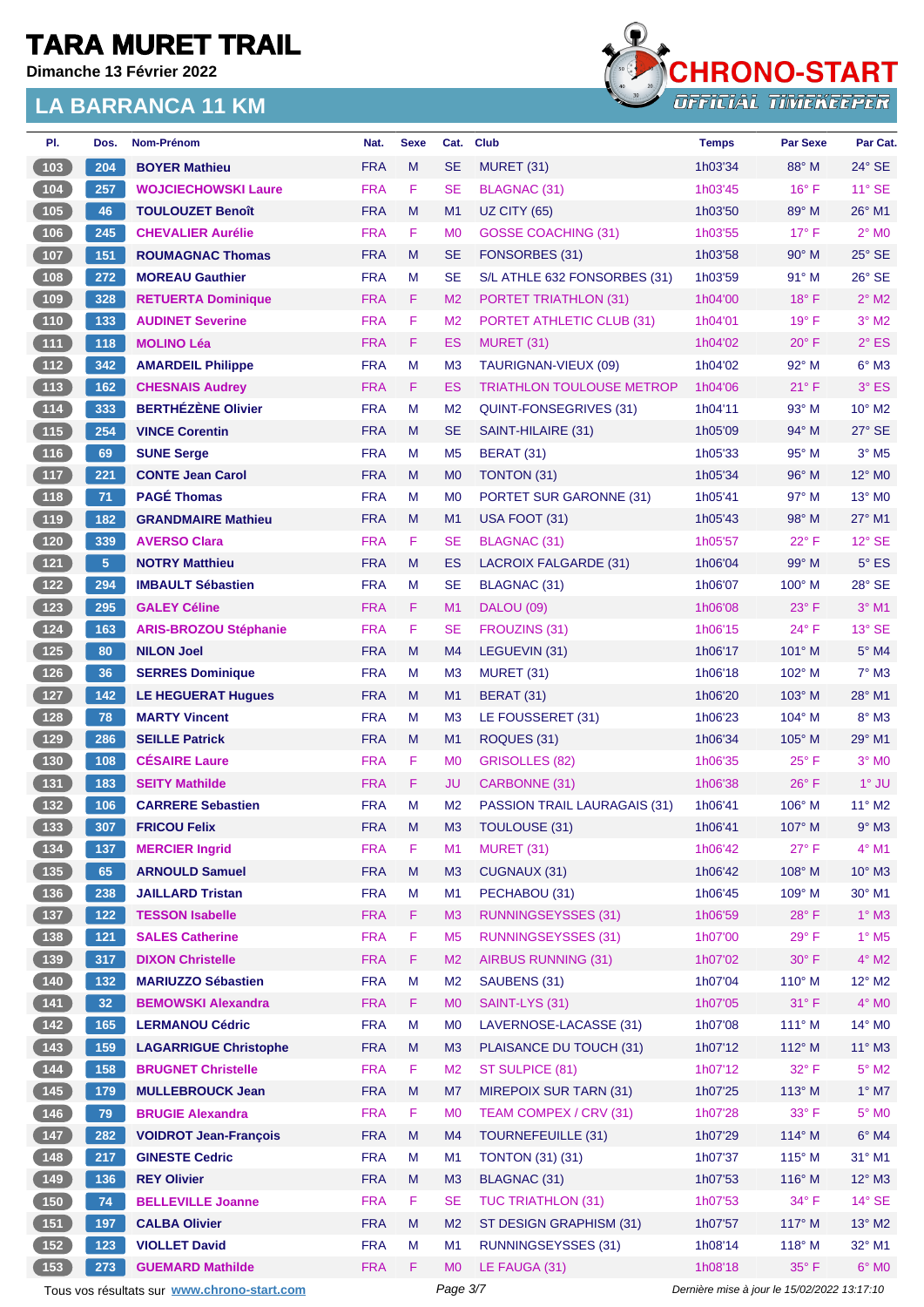**Dimanche 13 Février 2022**



| PI.                                        | Dos.            | Nom-Prénom                                  | Nat.       | <b>Sexe</b> | Cat.           | <b>Club</b>                       | <b>Temps</b> | <b>Par Sexe</b>                             | Par Cat.                 |
|--------------------------------------------|-----------------|---------------------------------------------|------------|-------------|----------------|-----------------------------------|--------------|---------------------------------------------|--------------------------|
| 154                                        | 291             | <b>VILANA Sandrine</b>                      | <b>FRA</b> | F.          | M1             | CANICROSS 83 (31)                 | 1h08'30      | $36^{\circ}$ F                              | $5^\circ$ M1             |
| 155                                        | 279             | <b>LAURENT Camille</b>                      | <b>FRA</b> | F           | SE             | SAINT GENIES BELLEVUE (31)        | 1h08'35      | $37^\circ$ F                                | $15^\circ$ SE            |
| 156                                        | 201             | <b>GUILLOU Thomas</b>                       | <b>FRA</b> | M           | M <sub>0</sub> | <b>BRICONAUTES (31)</b>           | 1h08'37      | $119^\circ$ M                               | 15° MO                   |
| $157$                                      | 309             | <b>CARLIER Jimmy</b>                        | <b>FRA</b> | M           | <b>SE</b>      | <b>TOULOUSE (31)</b>              | 1h08'41      | $120^\circ$ M                               | 29° SE                   |
| 158                                        | 233             | <b>BOUETARD Valentin</b>                    | <b>FRA</b> | M           | SE             | CUGNAUX (31)                      | 1h08'46      | $121^\circ$ M                               | $30^\circ$ SE            |
| 159                                        | 322             | <b>AMAT Frederic</b>                        | <b>FRA</b> | M           | M <sub>1</sub> | <b>MURET (31)</b>                 | 1h09'00      | 122° M                                      | 33° M1                   |
| 160                                        | 269             | <b>KUNDU Nirmalya</b>                       | <b>FRA</b> | M           | <b>SE</b>      | BLAGNAC (31)                      | 1h09'17      | $123^\circ$ M                               | $31^\circ$ SE            |
| 161                                        | 268             | <b>RAMAN Suchithra</b>                      | <b>FRA</b> | F.          | SE             | <b>BLAGNAC (31)</b>               | 1h09'17      | 38° F                                       | $16°$ SE                 |
| 162                                        | 161             | <b>SAVOLDELLI René</b>                      | <b>FRA</b> | M           | M7             | MURET (31)                        | 1h09'28      | 124° M                                      | $2^{\circ}$ M7           |
| 163                                        | 302             | <b>RIEU Julien</b>                          | <b>FRA</b> | M           | M <sub>2</sub> | <b>RUNNING FOUSS (31)</b>         | 1h09'33      | $125^\circ$ M                               | 14° M2                   |
| 164                                        | 150             | <b>ANDRIEU Jean-Christophe</b>              | <b>FRA</b> | M           | M <sub>5</sub> | AIRBUS RUNNING (31)               | 1h09'33      | $126^\circ$ M                               | $4^\circ$ M <sub>5</sub> |
| 165                                        | 255             | <b>RIGAUDY Claire</b>                       | <b>FRA</b> | F.          | SE             | <b>TOULOUSE (31)</b>              | 1h09'36      | 39° F                                       | $17^\circ$ SE            |
| 166                                        | 256             | <b>PICOY Guillaume</b>                      | <b>FRA</b> | M           | <b>SE</b>      | TOULOUSE (31)                     | 1h09'38      | $127^\circ$ M                               | 32° SE                   |
| 167                                        | 96              | <b>JUAN Claire</b>                          | <b>FRA</b> | F.          | M <sub>0</sub> | <b>TOURNEFEUILLE (31)</b>         | 1h09'40      | $40^{\circ}$ F                              | $7^\circ$ MO             |
| $168$                                      | 31              | <b>RANDRIANARIMANANA Laetitia</b>           | <b>FRA</b> | F.          | <b>SE</b>      | <b>TUC (31)</b>                   | 1h09'49      | $41^{\circ}$ F                              | 18° SE                   |
| 169                                        | 280             | <b>CHATEIGNON Claude</b>                    | <b>FRA</b> | M           | M <sub>6</sub> | A(31)                             | 1h09'56      | $128^\circ$ M                               | $3°$ M <sub>6</sub>      |
| 170                                        | 167             | <b>LAHILLE Julie</b>                        | <b>FRA</b> | F.          | ES             | TRIVELOCE (32)                    | 1h10'01      | 42° F                                       | $4^\circ$ ES             |
| $171$                                      | 15              | <b>GAUDE Thierry</b>                        | <b>FRA</b> | M           | M4             | <b>LSC JURANCON (64)</b>          | 1h10'05      | $129^\circ$ M                               | $7^\circ$ M4             |
| 172                                        | 323             | <b>BELONDRADE Frederik</b>                  | <b>FRA</b> | M           | M <sub>3</sub> | <b>TOURNEFEUILLE (31)</b>         | 1h10'19      | 130° M                                      | $13^\circ$ M3            |
| 173                                        | 205             | <b>MATEOS Jeremy</b>                        | <b>FRA</b> | M           | M <sub>1</sub> | PORTET ATHLETIC CLUB (31)         | 1h10'27      | $131^\circ$ M                               | 34° M1                   |
| $174$                                      | 58              | <b>MARY Claude-Michel</b>                   | <b>FRA</b> | M           | M <sub>5</sub> | <b>MURET (31)</b>                 | 1h10'27      | $132^\circ$ M                               | $5^\circ$ M5             |
| $175$                                      | 216             | <b>LAURENT Carine</b>                       | <b>FRA</b> | F           | M <sub>3</sub> | <b>SAINT GENIES BELLEVUE (31)</b> | 1h10'37      | 43° F                                       | $2^{\circ}$ M3           |
| $176$                                      | 49              | <b>CAGGEGI Anthony</b>                      | <b>FRA</b> | M           | M <sub>2</sub> | MURET (31)                        | 1h10'42      | $133^\circ$ M                               | 15° M2                   |
| 177                                        | 2 <sup>1</sup>  | <b>SIBADE Hubert</b>                        | <b>FRA</b> | M           | M4             | PORTET ATHLETIC CLUB (31)         | 1h10'49      | $134^\circ$ M                               | $8^\circ$ M4             |
| $178$                                      | 3               | <b>SIBADE Monique</b>                       | <b>FRA</b> | F.          | M4             | PORTET ATHLETIC CLUB (31)         | 1h11'02      | $44^{\circ}$ F                              | $1^\circ$ M4             |
| $179$                                      | 194             | <b>VERZENI Sebastien</b>                    | <b>FRA</b> | M           | M <sub>0</sub> | GRENADE (31)                      | 1h11'08      | 135° M                                      | 16° MO                   |
| 180                                        | 198             | <b>GONZALES Sylvie</b>                      | <b>FRA</b> | F.          | M <sub>3</sub> | <b>CAP TRAIL 31 (31)</b>          | 1h11'14      | $45^{\circ}$ F                              | $3^\circ$ M3             |
| 181                                        | 277             | <b>IMBAULT Thierry</b>                      | <b>FRA</b> | M           | M4             | BLAGNAC (31)                      | 1h11'18      | 136° M                                      | $9°$ M4                  |
| 182                                        | 316             | <b>SORIA Sebastien</b>                      | <b>FRA</b> | M           | M <sub>2</sub> | MURET (31)                        | 1h11'25      | $137^\circ$ M                               | $16^{\circ}$ M2          |
| 183                                        | 22              | <b>CARRIE Ludovic</b>                       | <b>FRA</b> | M           | M <sub>0</sub> | SAINT-LYS (31)                    | 1h11'28      | $138^\circ$ M                               | $17^\circ$ MO            |
| $\boxed{184}$                              | 109             | <b>CESAIRE Jérémy</b>                       | <b>FRA</b> | M           | M1             | GRISOLLES (82)                    | 1h11'33      | $139^\circ$ M                               | $35^\circ$ M1            |
| 185                                        | 124             | <b>GARY Laurent</b>                         | <b>FRA</b> | M           | M <sub>5</sub> | <b>RUNNINGSEYSSES (31)</b>        | 1h11'37      | $140^\circ$ M                               | $6^\circ$ M5             |
| 186                                        | 312             | <b>FERREIRA Armand</b>                      | <b>FRA</b> | M           | M1             | VTT TRAIL COEUR DE GARONNE        | 1h11'37      | 141° M                                      | 36° M1                   |
| 187                                        | 81              | <b>GUET Fabrice</b>                         | <b>FRA</b> | M           | <b>SE</b>      | <b>MURET (31)</b>                 | 1h11'38      | 142° M                                      | 33° SE                   |
| 188                                        | 171             | <b>ALENGRY Philippe</b>                     | <b>FRA</b> | M           | M <sub>6</sub> | PLAISANCE DU TOUCH (31)           | 1h11'41      | 143° M                                      | $4^\circ$ M6             |
| 189                                        | 21              | <b>BARREAU Camille</b>                      | <b>FRA</b> | F           | <b>SE</b>      | LHERM (31)                        | 1h11'45      | 46°F                                        | $19°$ SE                 |
| 190                                        | 192             | <b>BONNIN Hervé</b>                         | <b>FRA</b> | M           | M4             | LAVAUR (81)                       | 1h11'48      | 144° M                                      | $10^{\circ}$ M4          |
| 191                                        | 83              | <b>ROQUET Guillaume</b>                     | <b>FRA</b> | M           | M <sub>0</sub> | FONSORBES (31)                    | 1h11'48      | $145^\circ$ M                               | 18° MO                   |
| 192                                        | 193             | <b>HUC Stéphane</b>                         | <b>FRA</b> | M           | M3             | <b>LAROQUE TIMBAUT (47)</b>       | 1h11'49      | 146° M                                      | $14^{\circ}$ M3          |
| 193                                        | 319             | <b>CENAC Alexia</b>                         | <b>FRA</b> | F           | M <sub>2</sub> | <b>MAURENS (32)</b>               | 1h11'50      | 47° F                                       | $6^\circ$ M2             |
| $\begin{array}{c} \boxed{194} \end{array}$ | 125             | <b>BOY Jean-Pierre</b>                      | <b>FRA</b> | M           | M <sub>5</sub> | <b>RUNNINGSEYSSES (31)</b>        | 1h12'05      | 147° M                                      | $7^\circ$ M <sub>5</sub> |
| 195                                        | 37 <sub>z</sub> | <b>BONNEFOI Raphaële</b>                    | <b>FRA</b> | F.          | M1             | CINTEGABELLE (31)                 | 1h12'09      | 48°F                                        | $6^{\circ}$ M1           |
| 196                                        | 324             | <b>DESPORTES Fabrice</b>                    | <b>FRA</b> | M           | M <sub>0</sub> | BURGALAYS SPORTING CLUB (3'       | 1h12'10      | 148° M                                      | 19° M <sub>0</sub>       |
|                                            |                 |                                             |            |             |                |                                   |              | 49° F                                       |                          |
| 197<br>198                                 | 224             | <b>BOUCARI Maddy</b>                        | <b>FRA</b> | F.          | M <sub>3</sub> | PORTET ATHLETIC CLUB (31)         | 1h12'11      |                                             | $4^\circ$ M3             |
|                                            | 135             | <b>RODAS Sandra</b>                         | <b>FRA</b> | F<br>F      | M <sub>2</sub> | EAUNES (31)                       | 1h12'31      | $50^{\circ}$ F                              | $7^\circ$ M2             |
| 199                                        | 50              | <b>ROSA Valérie</b>                         | <b>FRA</b> |             | M <sub>2</sub> | <b>GRATENTOUR (31)</b>            | 1h12'39      | $51^{\circ}$ F                              | $8^\circ$ M2             |
| 200                                        | 61              | <b>DAUBIGEON Stéphane</b>                   | <b>FRA</b> | M           | M <sub>2</sub> | <b>INTERMARCHE LAPLUME (47)</b>   | 1h12'43      | 149° M                                      | 17° M2                   |
| 201                                        | 274             | <b>BAUDET Gwenaëlle</b>                     | <b>FRA</b> | F.          | M1             | VILLENEUVE-TOLOSANE (31)          | 1h12'46      | 52°F                                        | $7^\circ$ M1             |
| 202                                        | 93              | <b>LUCAS Marie-Noëlle</b>                   | <b>FRA</b> | F.          | M <sub>2</sub> | STADE TOULOUSAIN ATHLETISM        | 1h13'00      | $53^\circ$ F                                | $9°$ M2                  |
| 203                                        | 88              | <b>BOUGAIRE Nathalie</b>                    | <b>FRA</b> | F           | M <sub>2</sub> | S/L ATHLE 632 TOURNEFEUILLE (     | 1h13'01      | 54° F                                       | 10° M2                   |
| 204                                        | 147             | <b>MASSOL Julien</b>                        | <b>FRA</b> | M           | <b>SE</b>      | LAGRAVE (81)                      | 1h13'02      | 150° M                                      | $34^\circ$ SE            |
|                                            |                 | Tous vos résultats sur www.chrono-start.com |            |             | Page 4/7       |                                   |              | Dernière mise à jour le 15/02/2022 13:17:10 |                          |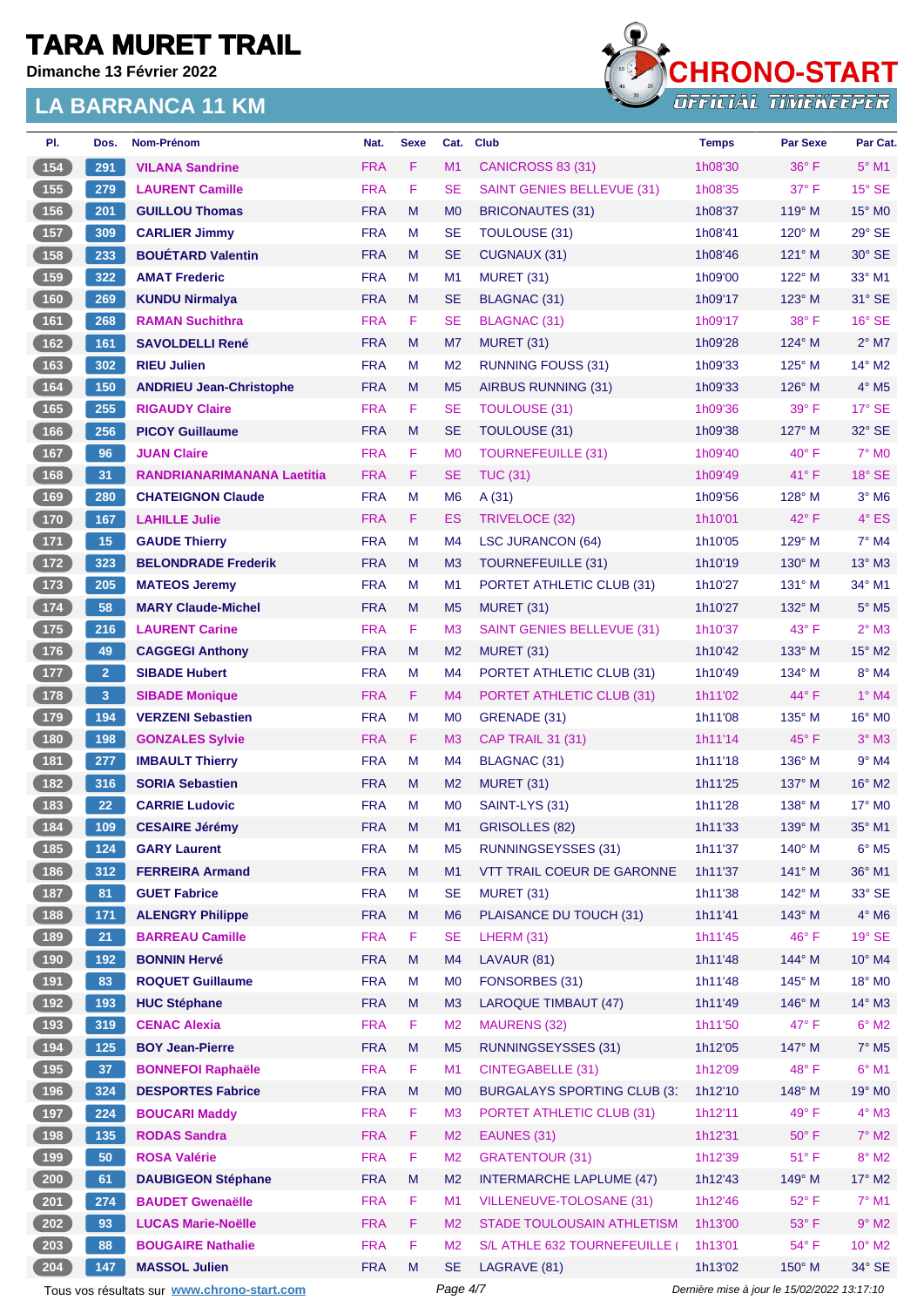**Dimanche 13 Février 2022**



| PI.   | Dos.           | Nom-Prénom                                  | Nat.       | <b>Sexe</b> | Cat.           | <b>Club</b>                          | <b>Temps</b> | <b>Par Sexe</b>                             | Par Cat.                   |
|-------|----------------|---------------------------------------------|------------|-------------|----------------|--------------------------------------|--------------|---------------------------------------------|----------------------------|
| 205   | 67             | <b>RODIERE Céline</b>                       | <b>FRA</b> | F.          | M <sub>0</sub> | <b>LABARTHE SUR LEZE (31)</b>        | 1h13'02      | $55^{\circ}$ F                              | $8^\circ$ MO               |
| 206   | 95             | <b>MALBOIS Marie-Anne</b>                   | <b>FRA</b> | F           | <b>SE</b>      | EAUNES (31)                          | 1h13'02      | $56^{\circ}$ F                              | $20^\circ$ SE              |
| 207   | 305            | <b>MATHIEU Hugo</b>                         | <b>FRA</b> | M           | <b>SE</b>      | <b>TOULOUSE (31)</b>                 | 1h13'05      | 151° M                                      | 35° SE                     |
| 208   | 311            | <b>COURIO Marie Hélène</b>                  | <b>FRA</b> | F.          | M <sub>4</sub> | <b>VILLENEUVE TOLOSANE (31)</b>      | 1h13'09      | 57° F                                       | $2^{\circ}$ M4             |
| 209   | 100            | <b>CHAZELAS Lauriane</b>                    | <b>FRA</b> | F.          | <b>SE</b>      | ACADEMIE DE BOXE TOULOUSE            | 1h13'17      | $58^{\circ}$ F                              | $21^\circ$ SE              |
| 210   | 153            | <b>LAGARRIGUE Sandra</b>                    | <b>FRA</b> | F           | M <sub>3</sub> | <b>MURET (31)</b>                    | 1h13'31      | 59° F                                       | $5^\circ$ M3               |
| 211   | 154            | <b>MEUNIER David</b>                        | <b>FRA</b> | M           | M <sub>3</sub> | <b>MURET (31)</b>                    | 1h13'31      | 152° M                                      | 15° M3                     |
| 212   | 244            | <b>COLSON Christophe</b>                    | <b>FRA</b> | М           | <b>SE</b>      | <b>SPLACH TRIATHLON ISLE JOURD</b>   | 1h13'31      | $153^\circ$ M                               | $36^\circ$ SE              |
| 213   | 110            | <b>CESTER Coralie</b>                       | <b>FRA</b> | F.          | M <sub>0</sub> | <b>SPLACH TRIATHLON (32)</b>         | 1h13'32      | $60^\circ$ F                                | $9°$ MO                    |
| $214$ | 66             | <b>MAGUIN Sylvie</b>                        | <b>FRA</b> | F           | M <sub>5</sub> | GAILLAC (81)                         | 1h13'35      | $61^{\circ}$ F                              | $2^{\circ}$ M <sub>5</sub> |
| 215   | 292            | <b>LADIER Cyril</b>                         | <b>FRA</b> | M           | M1             | <b>MURET (31)</b>                    | 1h13'41      | 154° M                                      | $37^\circ$ M1              |
| 216   | 141            | <b>BILOTTA Jean François</b>                | <b>FRA</b> | M           | M <sub>5</sub> | LAMASQUERE (31)                      | 1h13'48      | 155° M                                      | 8° M5                      |
| 217   | 120            | <b>PIERSON Sandrine</b>                     | <b>FRA</b> | F           | M <sub>2</sub> | <b>RUNNINGSEYSSES (31)</b>           | 1h13'50      | $62^{\circ}$ F                              | 11° M2                     |
| 218   | 315            | <b>LEGER Fabrice</b>                        | <b>FRA</b> | М           | M <sub>2</sub> | TOULOUSE (31)                        | 1h14'09      | 156° M                                      | 18° M2                     |
| 219   | 334            | <b>BIE Florent</b>                          | <b>FRA</b> | M           | M1             | MURET (31)                           | 1h14'18      | $157^\circ$ M                               | 38° M1                     |
| 220   | 240            | <b>MIOT Christelle</b>                      | <b>FRA</b> | F.          | M <sub>2</sub> | LE FAUGA (31)                        | 1h14'18      | 63° F                                       | 12° M2                     |
| 221   | 119            | <b>GUILLAUD Nathalie</b>                    | <b>FRA</b> | F.          | M <sub>2</sub> | <b>RUNNINGSEYSSES (31)</b>           | 1h14'19      | 64°F                                        | 13° M2                     |
| 222   | 99             | <b>ROBADO Sylvie</b>                        | <b>FRA</b> | F.          | M <sub>3</sub> | <b>ATHLETIC CLUB AUTERIVAIN (31)</b> | 1h14'21      | 65°F                                        | $6°$ M3                    |
| 223   | 85             | <b>BOURGUIGNON Fabien</b>                   | <b>FRA</b> | M           | M <sub>0</sub> | MONTBERON (31)                       | 1h14'21      | $158^\circ$ M                               | $20^\circ$ MO              |
| 224   | 341            | <b>MICHEL Julia</b>                         | <b>FRA</b> | F.          | M <sub>1</sub> | <b>LES MILLE PATTES (31)</b>         | 1h14'32      | 66°F                                        | 8° M1                      |
| 225   | 90             | <b>DEBAUGNY Maxime</b>                      | <b>FRA</b> | M           | M1             | CUGNAUX (31)                         | 1h14'34      | 159° M                                      | 39° M1                     |
| 226   | 89             | <b>AUSSEL Anthony</b>                       | <b>FRA</b> | М           | M <sub>0</sub> | CUGNAUX (31)                         | 1h14'34      | $160^\circ$ M                               | 21° MO                     |
| 227   | 24             | <b>DOURMAP Loic</b>                         | <b>FRA</b> | M           | M <sub>2</sub> | LACROIX FALGARDE (31)                | 1h14'40      | $161^\circ$ M                               | 19° M2                     |
| 228   | 23             | <b>PASTOU Jonathan</b>                      | <b>FRA</b> | М           | M <sub>0</sub> | LACROIX FALGARDE (31)                | 1h14'40      | $162^\circ$ M                               | $22^{\circ}$ MO            |
| 229   | 148            | <b>PUCHA Lucas</b>                          | <b>FRA</b> | M           | M <sub>1</sub> | FROUZINS (31)                        | 1h15'00      | $163^\circ$ M                               | 40° M1                     |
| 230   | 42             | <b>MICHEL Gladys</b>                        | <b>FRA</b> | F.          | M <sub>1</sub> | CARBO'RUN EN VOLVESTRE (31)          | 1h15'04      | 67°F                                        | $9°$ M1                    |
| 231   | 117            | <b>ESPIE Joris</b>                          | <b>FRA</b> | M           | <b>SE</b>      | <b>TEAM MERCEDES (31)</b>            | 1h15'16      | 164° M                                      | 37° SE                     |
| 232   | 301            | <b>ARSLAN Elisa</b>                         | <b>FRA</b> | F.          | <b>SE</b>      | FROUZINS (31)                        | 1h15'30      | $68^{\circ}$ F                              | 22° SE                     |
| 233   | 60             | <b>PIANE Laetitia</b>                       | <b>FRA</b> | F           | M <sub>0</sub> | <b>GRAGNAGUE (31)</b>                | 1h15'46      | $69^\circ$ F                                | 10° MO                     |
| 234   | 129            | <b>MARSILI Sabrina</b>                      | <b>FRA</b> | F           | M1             | MURET (31)                           | 1h16'04      | $70^\circ$ F                                | 10° M1                     |
| 235   | 203            | <b>BARRIERE Marjorie</b>                    | <b>FRA</b> | F           | M <sub>1</sub> | MURET (31)                           | 1h16'05      | 71°F                                        | 11° M1                     |
| 236   | 131            | <b>CHAKORI Helen</b>                        | <b>FRA</b> | F           | M1             | MURET (31)                           | 1h16'05      | 72°F                                        | 12° M1                     |
| 237   | 210            | <b>CAUBET Jean-Pierre</b>                   | <b>FRA</b> | M           | M4             | PORTET ATHLETIC CLUB (31)            | 1h16'31      | 165° M                                      | 11° M4                     |
| 238   | 63             | <b>BELIERES Sebastien</b>                   | <b>FRA</b> | M           | M <sub>0</sub> | EAUNES (31)                          | 1h16'34      | 166° M                                      | 23° MO                     |
| 239   | 143            | <b>RUFFIE Aurore</b>                        | <b>FRA</b> | F.          | M1             | SAINT LYS (31)                       | 1h16'38      | $73^\circ$ F                                | 13° M1                     |
| 240   | 170            | <b>MEDAN Jean-Pierre</b>                    | <b>FRA</b> | M           | M <sub>6</sub> | CA BALMA (31)                        | 1h16'54      | 167° M                                      | $5^\circ$ M6               |
| $241$ | 156            | <b>ROBERT Audric</b>                        | <b>FRA</b> | M           | M <sub>0</sub> | <b>TOULOUSE (31)</b>                 | 1h16'58      | 168° M                                      | 24° MO                     |
| 242   | 157            | <b>BRAY Lauriane</b>                        | <b>FRA</b> | F           | M <sub>2</sub> | <b>TOULOUSE (31)</b>                 | 1h16'58      | 74° F                                       | $14^{\circ}$ M2            |
| 243   | 8 <sup>2</sup> | <b>AYMONNIER Laetitia</b>                   | <b>FRA</b> | F.          | M <sub>2</sub> | LAMASQUERE (31)                      | 1h17'12      | $75^{\circ}$ F                              | 15° M2                     |
| 244   | 126            | <b>KUBIEC Florence</b>                      | <b>FRA</b> | F           | M3             | <b>RUNNINGSEYSSES (31)</b>           | 1h17'20      | 76°F                                        | $7^\circ$ M3               |
| 245   | 232            | <b>VIGNES Stéphanie</b>                     | <b>FRA</b> | F.          | M1             | ST JULIEN SUR GARONNE (31)           | 1h17'28      | 77° F                                       | 14° M1                     |
| 246   | 265            | <b>HENNI Claudie</b>                        | <b>FRA</b> | F           | M <sub>3</sub> | <b>CONSTRUCTIONS MURETAINES</b>      | 1h17'36      | 78°F                                        | $8^\circ$ M3               |
| 247   | 306            | <b>BAVOIS Fanny</b>                         | <b>FRA</b> | F           | M <sub>2</sub> | FROUZINS (31)                        | 1h17'42      | 79°F                                        | 16° M2                     |
| 248   | 267            | <b>CASSOU Manon</b>                         | <b>FRA</b> | F           | M <sub>1</sub> | <b>TEAM TRAIL TACH (31)</b>          | 1h17'48      | 80° F                                       | 15° M1                     |
| 249   | 35             | <b>BENITEZ Delphine</b>                     | <b>FRA</b> | F           | M <sub>0</sub> | EAUNES (31)                          | 1h17'48      | 81°F                                        | 11° MO                     |
| 250   | 34             | <b>CAPELLE Ludovic</b>                      | <b>FRA</b> | M           | M1             | EAUNES (31)                          | 1h17'51      | 169° M                                      | 41° M1                     |
| 251   | 59             | <b>CLUA Nathalie</b>                        | <b>FRA</b> | F.          | M <sub>0</sub> | <b>GRAGNAGUE (31)</b>                | 1h18'02      | 82°F                                        | 12° MO                     |
| 252   | 39             | <b>LINOSSIER Elsa</b>                       | <b>FRA</b> | F           | <b>SE</b>      | <b>TOULOUSE (31)</b>                 | 1h18'08      | 83° F                                       | 23° SE                     |
| 253   | 249            | <b>FALCATI Michel</b>                       | <b>FRA</b> | ${\sf M}$   | M3             | SPLACH TRI (32)                      | 1h18'09      | 170° M                                      | $16^\circ$ M3              |
| 254   | 44             | <b>WAGNER Armand</b>                        | <b>FRA</b> | М           | <b>SE</b>      | <b>BLAGNAC (31)</b>                  | 1h18'09      | 171° M                                      | 38° SE                     |
| 255   | 48             | <b>MARTINEZ Mélissa</b>                     | <b>FRA</b> | F.          | <b>SE</b>      | BLAGNAC (31)                         | 1h18'14      | 84°F                                        | 24° SE                     |
|       |                | Tous vos résultats sur www.chrono-start.com |            |             | Page 5/7       |                                      |              | Dernière mise à jour le 15/02/2022 13:17:10 |                            |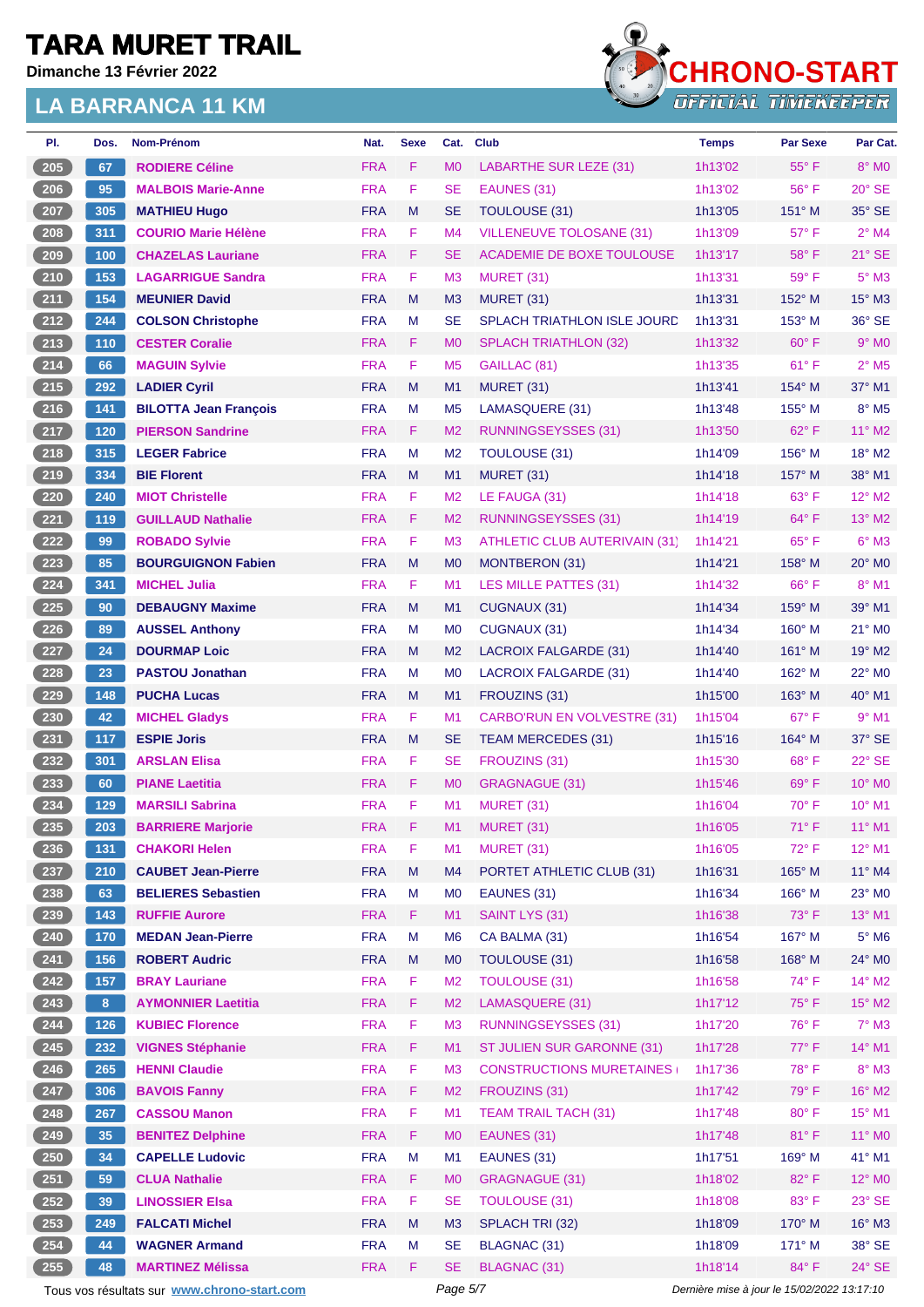**Dimanche 13 Février 2022**



| PI.                | Dos.            | <b>Nom-Prénom</b>                           | Nat.       | <b>Sexe</b> | Cat.           | <b>Club</b>                      | <b>Temps</b>                                | <b>Par Sexe</b> | Par Cat.                    |
|--------------------|-----------------|---------------------------------------------|------------|-------------|----------------|----------------------------------|---------------------------------------------|-----------------|-----------------------------|
| 256                | 130             | <b>LAGARDE Berangere</b>                    | <b>FRA</b> | F           | M1             | <b>MURET (31)</b>                | 1h18'18                                     | 85°F            | 16° M1                      |
| 257                | 114             | <b>SEMPÉ Nadège</b>                         | <b>FRA</b> | F           | M <sub>1</sub> | <b>MURET (31)</b>                | 1h18'24                                     | $86^{\circ}$ F  | $17^\circ$ M1               |
| 258                | 13              | <b>GARROS Christelle</b>                    | <b>FRA</b> | F           | M <sub>2</sub> | MIREMONT (31)                    | 1h18'38                                     | 87°F            | $17^\circ$ M2               |
| 259                | 107             | <b>JEZEQUEL Marie</b>                       | <b>FRA</b> | F           | <b>SE</b>      | <b>BEAUMONT DE LOMAGNE (82)</b>  | 1h18'49                                     | 88°F            | 25° SE                      |
| 260                | 212             | <b>LABAT Alain</b>                          | <b>FRA</b> | M           | M <sub>5</sub> | <b>COLOMIERS (31)</b>            | 1h18'52                                     | $172^\circ$ M   | $9°$ M <sub>5</sub>         |
| 261                | 91              | <b>GAUBERT Marlene</b>                      | <b>FRA</b> | F           | <b>SE</b>      | SAINT-HILAIRE (31)               | 1h19'05                                     | 89°F            | 26° SE                      |
| 262                | 92              | <b>PICART Katy</b>                          | <b>FRA</b> | F           | M <sub>2</sub> | <b>LAVERNOSE LACASSE (31)</b>    | 1h19'05                                     | $90^\circ$ F    | 18° M2                      |
| 263                | 128             | <b>CHRETIEN Celine</b>                      | <b>FRA</b> | F           | MО             | <b>NOE (31)</b>                  | 1h19'05                                     | $91^{\circ}$ F  | 13° MO                      |
| 264                | 111             | <b>FERRE Pauline</b>                        | <b>FRA</b> | F           | SE             | FROUZINS (31)                    | 1h19'06                                     | $92^{\circ}$ F  | $27^\circ$ SE               |
| 265                | 174             | <b>SANCHEZ JIMENA Ana</b>                   | <b>ESP</b> | F           | M1             | LAUNAC (31)                      | 1h19'09                                     | 93° F           | 18° M1                      |
| 266                | 175             | <b>MOORE Barbara</b>                        | <b>USA</b> | F           | M1             | <b>TOULOUSE (31)</b>             | 1h19'09                                     | 94° F           | 19° M1                      |
| 267                | 243             | <b>SELOSSE Alexandre</b>                    | <b>FRA</b> | M           | <b>SE</b>      | L'ISLE-JOURDAIN (32)             | 1h19'26                                     | 173° M          | 39° SE                      |
| 268                | 51              | <b>BRICHE Nadine</b>                        | <b>FRA</b> | F           | M <sub>1</sub> | AIGREFEUILLE (31)                | 1h19'33                                     | $95^{\circ}$ F  | $20^\circ$ M1               |
| 269                | 338             | <b>BAUER Morgane</b>                        | <b>FRA</b> | F           | SE             | <b>ESTANCARBON (31)</b>          | 1h19'40                                     | 96°F            | 28° SE                      |
| $270$              | 138             | <b>GOVIN Agnès</b>                          | <b>FRA</b> | F           | M <sub>2</sub> | FONSORBES (31)                   | 1h19'49                                     | $97^\circ$ F    | 19° M2                      |
| 271                | 29              | <b>BERNARD Cloe</b>                         | <b>FRA</b> | F           | SE             | PLAISANCE DU TOUCH (31)          | 1h19'54                                     | 98°F            | 29° SE                      |
| 272                | 186             | <b>MARIUZZO Eugénie</b>                     | <b>FRA</b> | F           | M <sub>1</sub> | SAUBENS (31)                     | 1h20'00                                     | 99° F           | 21° M1                      |
| 273                | 26              | <b>MARTINAGGI Caroline</b>                  | <b>FRA</b> | F           | M1             | <b>VILLENEUVE TOLOSANE (31)</b>  | 1h20'04                                     | $100^\circ$ F   | 22° M1                      |
| 274                | 115             | <b>SOUDRE Mélanie</b>                       | <b>FRA</b> | F           | M <sub>1</sub> | MURET (31)                       | 1h20'06                                     | $101^{\circ}$ F | 23° M1                      |
| 275                | 27              | <b>GAUTIER Jessica</b>                      | <b>FRA</b> | F           | M1             | <b>VILLENEUVE TOLOSANE (31)</b>  | 1h20'07                                     | $102^{\circ}$ F | $24^{\circ}$ M1             |
| 276                | $102$           | <b>GIARD Bruno</b>                          | <b>FRA</b> | M           | M <sub>2</sub> | ST DESIGN GRAPHISM (31)          | 1h20'07                                     | $174^\circ$ M   | $20^\circ$ M <sub>2</sub>   |
| 277                | $9^{\circ}$     | <b>FAISANDIER Martine</b>                   | <b>FRA</b> | F           | M4             | PLAISANCE-DU-TOUCH (31)          | 1h20'20                                     | $103^\circ$ F   | $3°$ M4                     |
| 278                | 264             | <b>BETEILLE Gaelle</b>                      | <b>FRA</b> | F           | SE             | <b>TOULOUSE (31)</b>             | 1h20'38                                     | 104°F           | 30° SE                      |
| 279                | 239             | <b>RADELET-MEUNIER Dominique</b>            | <b>FRA</b> | F           | M4             | <b>SPLACH TRIATHLON (32)</b>     | 1h21'06                                     | $105^{\circ}$ F | $4^{\circ}$ M4              |
| 280                | 104             | <b>DESJARDINS Camille</b>                   | <b>FRA</b> | F           | SE             | <b>TOULOUSE (31)</b>             | 1h21'53                                     | $106^\circ$ F   | 31° SE                      |
| 281                | 54              | <b>CLAUDEL Clotilde</b>                     | <b>FRA</b> | F           | M <sub>2</sub> | PIBRAC (31)                      | 1h21'54                                     | $107^\circ$ F   | $20^\circ$ M2               |
| 282                | 262             | <b>HENRY Caroline</b>                       | <b>FRA</b> | F           | SE             | PIBRAC (31)                      | 1h22'19                                     | $108^\circ$ F   | 32° SE                      |
| 283                | 10              | <b>COLLOT Karine</b>                        | <b>FRA</b> | F           | M <sub>3</sub> | LONGAGES (31)                    | 1h22'34                                     | 109° F          | $9°$ M3                     |
| 284                | 190             | <b>MOTHE Jean-Pierre</b>                    | <b>FRA</b> | M           | M <sub>5</sub> | <b>MURET (31)</b>                | 1h22'44                                     | $175^\circ$ M   | $10^{\circ}$ M <sub>5</sub> |
| 285                | 57              | <b>MOITRY Philippe</b>                      | <b>FRA</b> | M           | M <sub>5</sub> | <b>BEAUZELLE (31)</b>            | 1h23'05                                     | $176^\circ$ M   | $11^{\circ}$ M <sub>5</sub> |
| $\left(286\right)$ | 55              | <b>ZAMMIT Jean-Vincent</b>                  | <b>FRA</b> | M           | МO             | <b>ENCAUSSE LES THERMES (31)</b> | 1h23'37                                     | $177^\circ$ M   | 25° MO                      |
| 287                | 56              | <b>DALLA-NORA Frédérick</b>                 | <b>FRA</b> | М           | SE             | <b>ENCAUSSE LES THERMES (31)</b> | 1h23'38                                     | $178^\circ$ M   | $40^\circ$ SE               |
| 288                | 146             | <b>CHONG Chantal</b>                        | <b>FRA</b> | F           | M1             | <b>TOULOUSE (31)</b>             | 1h23'44                                     | $110^{\circ}$ F | 25° M1                      |
| 289                | $\mathbf{1}$    | <b>DE FREITAS Sylvain</b>                   | <b>FRA</b> | M           | M <sub>2</sub> | PORTET ATHLETIC CLUB (31)        | 1h23'48                                     | $179^\circ$ M   | $21^{\circ}$ M2             |
| 290                | 335             | <b>RENNER Antje</b>                         | <b>GER</b> | F.          | M1             | <b>TOURNEFEUILLE (31)</b>        | 1h23'51                                     | $111°$ F        | 26° M1                      |
| 291                | 331             | <b>ORTS BROTONS Emmanuelle</b>              | <b>FRA</b> | F           | M <sub>2</sub> | <b>FONTENILLES (31)</b>          | 1h23'51                                     | 112°F           | $21^\circ$ M2               |
| 292                | 308             | <b>ARNOUX Marie</b>                         | <b>FRA</b> | F           | M <sub>3</sub> | <b>ANDRESY ATHLETISME (78)</b>   | 1h24'03                                     | $113^\circ$ F   | $10^{\circ}$ M3             |
| 293                | 166             | <b>VADROT Olivier</b>                       | <b>FRA</b> | M           | M4             | MURET AC (31)                    | 1h24'13                                     | 180° M          | $12^{\circ}$ M4             |
| 294                | 145             | <b>VADROT Johanna</b>                       | <b>FRA</b> | F           | <b>SE</b>      | LE FAUGA (31)                    | 1h24'13                                     | $114^{\circ}$ F | 33° SE                      |
| 295                | 73              | <b>SAVY Melanie</b>                         | <b>FRA</b> | F           | <b>SE</b>      | <b>TOULOUSE (31)</b>             | 1h24'19                                     | $115^{\circ}$ F | 34° SE                      |
| 296                | 72              | <b>FAUCHEUX Julien</b>                      | <b>FRA</b> | M           | <b>SE</b>      | TOULOUSE (31)                    | 1h24'19                                     | 181° M          | 41° SE                      |
| 297                | 149             | <b>JUSTON-COUMAT Catherine</b>              | <b>FRA</b> | F           | M4             | ATHLE (31)                       | 1h24'36                                     | 116° F          | $5^\circ$ M4                |
| 298                | 310             | <b>BOBLIN Anouck</b>                        | <b>FRA</b> | F           | <b>SE</b>      | <b>TOULOUSE (31)</b>             | 1h24'46                                     | $117^\circ$ F   | $35^\circ$ SE               |
| 299                | 187             | <b>FIGUET Florent</b>                       | <b>FRA</b> | M           | M1             | FROUZINS (31)                    | 1h25'42                                     | 182° M          | 42° M1                      |
| 300                | 188             | <b>FIGUET Aude</b>                          | <b>FRA</b> | F           | M1             | FROUZINS (31)                    | 1h25'43                                     | 118°F           | 27° M1                      |
| 301                | 20 <sub>2</sub> | <b>BLASCO Christelle</b>                    | <b>FRA</b> | F           | M1             | <b>MERVILLE TRAIL 31 (31)</b>    | 1h26'00                                     | 119° F          | 28° M1                      |
| 302                | 155             | <b>BENSIKADDOUR Laurie</b>                  | <b>FRA</b> | F.          | <b>SE</b>      | AUSSONNE (31)                    | 1h26'12                                     | $120^\circ$ F   | 36° SE                      |
| 303                | 87              | <b>FEJOZ Francoise</b>                      | <b>FRA</b> | F           | M <sub>5</sub> | <b>MURET (31)</b>                | 1h26'14                                     | $121^\circ F$   | $3^\circ$ M5                |
| 304                | 283             | <b>BERTAUD Laurence</b>                     | <b>FRA</b> | F           | M <sub>3</sub> | <b>MERVILLE TRAIL 31 (31)</b>    | 1h26'26                                     | 122° F          | $11^{\circ}$ M3             |
| 305                | 25              | <b>CHOULET Murielle</b>                     | <b>FRA</b> | F           | M <sub>5</sub> | S/L A.C.M RUNNING CLUB (31)      | 1h26'33                                     | $123^\circ$ F   | $4^\circ$ M5                |
| 306                | 332             | <b>FARGUES Olivier</b>                      | <b>FRA</b> | M           | M <sub>2</sub> | RIEUMES (31)                     | 1h26'44                                     | 183° M          | $22^{\circ}$ M2             |
|                    |                 | Tous vos résultats sur www.chrono-start.com |            |             | Page 6/7       |                                  | Dernière mise à jour le 15/02/2022 13:17:10 |                 |                             |